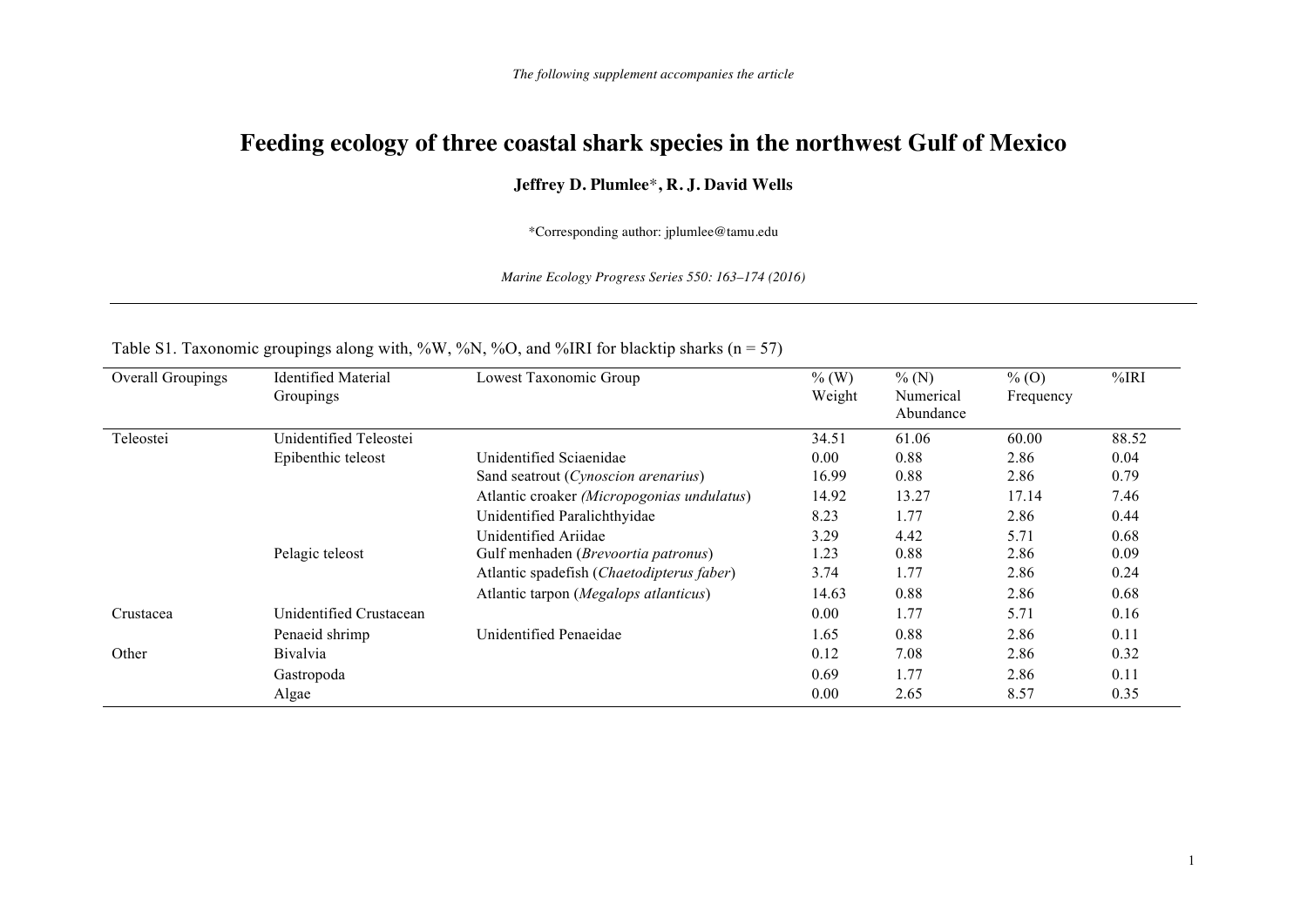| <b>Overall Groupings</b> | <b>Identified Material</b><br>Groupings | Lowest Taxonomic Group                      | $\%$ (W)<br>Weight | % (N)<br>Numerical<br>Abundance | $\%$ (O)<br>Frequency | %IRI         |
|--------------------------|-----------------------------------------|---------------------------------------------|--------------------|---------------------------------|-----------------------|--------------|
| Teleostei                | Unidentified Teleostei                  |                                             | 28.98              | 50.87                           | 74.70                 | 87.40        |
|                          | Epibenthic teleost                      | Unidentified Sciaenidae                     | 2.54               | 5.95                            | 11.07<br>0.79         | 1.38         |
|                          |                                         | Menticirrhus spp.                           | 0.36               | 0.21<br>0.10                    |                       | 0.01         |
|                          |                                         | Southern kingfish (Menticirrhus americanus) | 0.17<br>0.06       | 0.10                            | 0.40<br>0.40          | 0.00<br>0.00 |
|                          |                                         | Gulf kingfish (Menticirrhus littoralis)     | 1.89               | 0.31                            |                       | 0.04         |
|                          |                                         | Sand seatrout (Cynoscion arenarius)         |                    |                                 | 1.19                  |              |
|                          |                                         | Atlantic croaker (Micropogonias undulatus)  | 2.04               | 2.67                            | 5.93                  | 0.41         |
|                          |                                         | Silver perch (Bairdiella chrysoura)         | 0.57               | 0.10                            | 0.40                  | 0.00         |
|                          |                                         | Black drum (Pogonias cromis)                | 0.33               | 0.10                            | 0.40                  | 0.00         |
|                          |                                         | Unidentified Serranidae                     | 0.00               | 0.31                            | 1.19                  | 0.01         |
|                          |                                         | Unidentified Lutjanidae                     | 5.78               | 0.21                            | 1.19                  | 0.10         |
|                          |                                         | Red snapper (Lutjanus campechanus)          | 8.87               | 0.21                            | 0.79                  | 0.11         |
|                          |                                         | Violet goby (Gobioides broussonnetii)       | 1.41               | 0.10                            | 0.40                  | 0.01         |
|                          |                                         | Sheepshead (Archosargus probatocephalus)    | 2.11               | 0.10                            | 0.40                  | 0.01         |
|                          |                                         | Unidentified Paralichthyidae                | 0.23               | 0.51                            | 1.98                  | 0.02         |
|                          |                                         | Unidentified Ariidae                        | 3.65               | 0.10                            | 0.40                  | 0.02         |
|                          |                                         | Shrimp eel (Ophichthus gomesii)             | 0.68               | 0.10                            | 0.40                  | 0.00         |
|                          |                                         | Inshore lizardfish (Synodus foetens)        | 1.61               | 0.10                            | 0.40                  | 0.01         |
|                          | Pelagic teleost                         | Unidentified Scombridae                     | 0.00               | 0.21                            | 0.79                  | 0.00         |
|                          |                                         | Unidentified Carangidae                     | 0.55               | 0.31                            | 0.79                  | 0.01         |
|                          |                                         | Atlantic bumper (Chloroscombrus chrysurus)  | 0.53               | 0.10                            | 0.40                  | 0.00         |
|                          |                                         | Atlantic cutlassfish (Trichiurus lepturus)  | 1.83               | 0.72                            | 2.77                  | 0.10         |
|                          |                                         | Unidentified Clupeidae                      | 10.02              | 1.54                            | 4.74                  | 0.80         |
|                          |                                         | Gulf menhaden (Brevoortia patronus)         | 8.12               | 1.33                            | 3.95                  | 0.55         |
|                          |                                         | Unidentified Engraulidae                    | 1.36               | 0.72                            | 1.58                  | 0.05         |
|                          |                                         | Unidentified Mugilidae                      | 4.08               | 0.41                            | 1.58                  | 0.10         |
| Crustacea                | Unidentified Crustacean                 |                                             | 0.78               | 4.72                            | 15.42                 | 1.24         |
|                          | Penaeid shrimp                          | Unidentified Penaeidae                      | 4.87               | 8.21                            | 18.58                 | 3.56         |
|                          | Brachyuran                              | Unidentified Brachyuran                     | 1.46               | 8.51                            | 5.93                  | 0.87         |
|                          |                                         | Unidentified Portunidae                     | 1.02               | 0.92                            | 2.77                  | 0.08         |
|                          |                                         | Blue crab (Callinectes similis)             | 1.00               | 0.72                            | 1.98                  | 0.05         |
|                          |                                         | Calico crab (Hepatus epheliticus)           | 0.05               | 0.10                            | 0.40                  | 0.00         |
|                          | Other crustaceans                       | Unidentified Stomatopod                     | 0.46               | 1.03                            | 3.56                  | 0.08         |
|                          |                                         | Mantis shrimp (Squilla empusa)              | 0.04               | 0.20                            | 0.80                  | 0.04         |
| Cephalopoda              | Cephalopods                             | Unidentified Teuthoidea                     | 2.51               | 7.18                            | 20.55                 | 2.92         |
| Other                    | Algae                                   |                                             | 0.03               | 0.92                            | 3.56                  | 0.05         |

| Table S2. Taxonomic groupings along with, %W, %N, %O, and %IRI for Atlantic sharpnose sharks ( $n = 305$ ) |  |  |  |  |
|------------------------------------------------------------------------------------------------------------|--|--|--|--|
|------------------------------------------------------------------------------------------------------------|--|--|--|--|